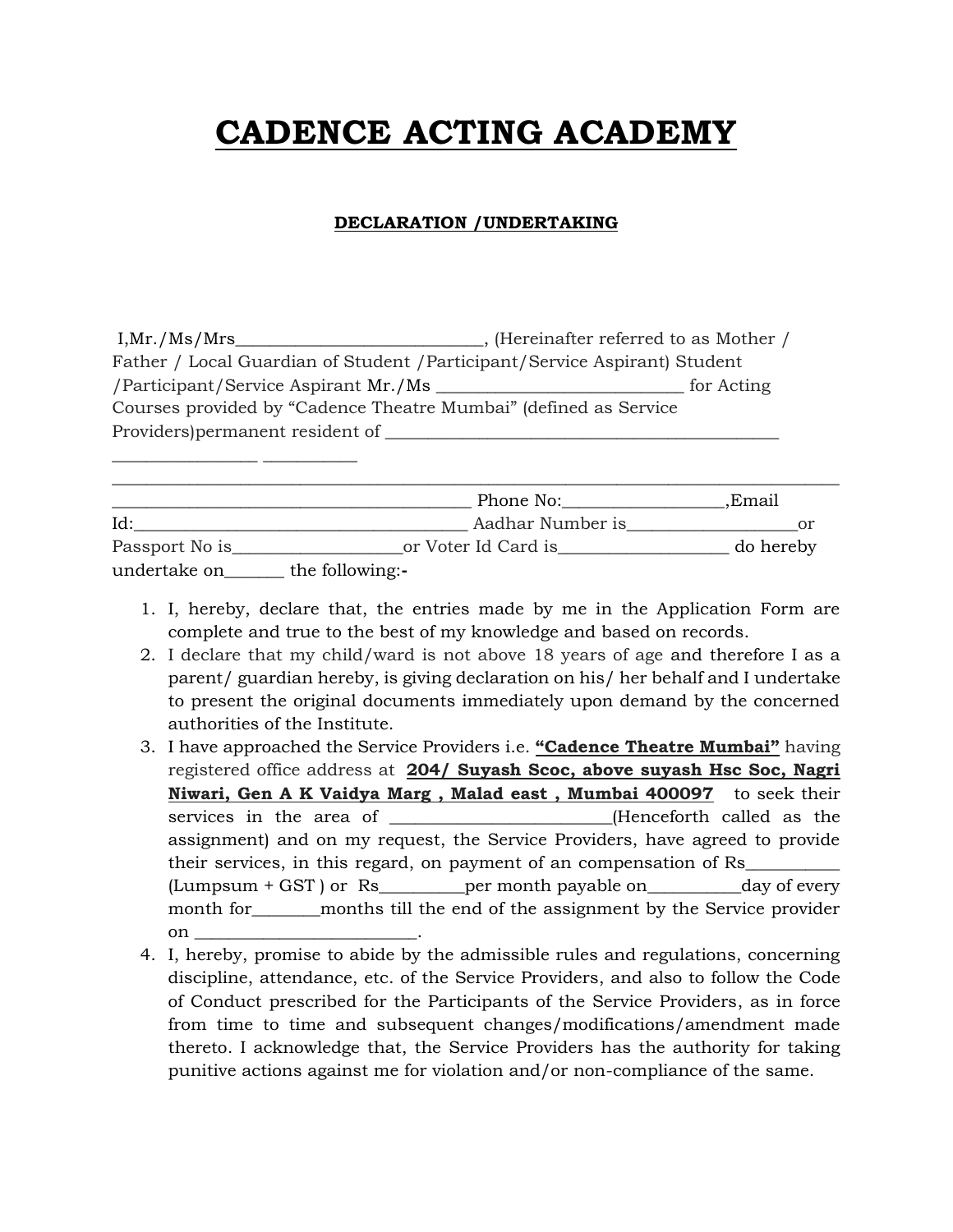- 5. I understand that, regular attendance in classes for the purpose of classes, coaching, acting or any other association generally called assignments is compulsory and I commit myself to adhere to the same. I also understand, in case my attendance falls short, for any reason, the competent authority of the Service Providers may take such punitive action against me, as may be deemed fit and proper.
- 6. I understand that the Service Providers will record images/videos in the assignments/workshop/shootings/rehearsals and this material is the sole property of The Service Providers and the Service Providers reserve the right to use the material for promotional and business for which I have no objection.
- 7. I understand that all the Materials/Contents used/posted or which is available for bonafide use of the Participant/Service Aspirants, for the assignment, shall belong to the Service Providers, and only they shall have the sole right to use it, in any which way, as the Service Providers may deem fit.
- 8. I declare that, I shall not use any content or any Material posted by anyone during the assignment, in any which way, and shall keep the information confidential without sharing it in full or any part thereof to anyone.
- 9. I also understand that any material (as defined), image, photo, audio, video, conversation or any photo/image clicked during the assignment, which, I post or anyone else may post, could be read, heard or seen by anyone and there exists a possibility when anything posted or shared by me or anyone else, during the assignment could be copied or lifted or/and be misused by anyone for which though I have the right to proceed against the wrongdoer(s), with the permission of the Service Providers, however, I shall not hold the Service Providers responsible and I hereby indemnify the Service Providers of any consequences and claims arising out of such action by anyone.
- 10.I shall not be entitled for any refund of fees either in part or full in the event I leave the assignment on my own, or the Service Providers remove my child/ward as above. Or it will not be carried forward (for another level/ period/ batch) or transferred (to another person).
- 11.I understand that, as a Participant/Service Aspirant will be given I final confirmation to associate myself, after I have paid the fee and signed this 'Undertaking by the Participant/Service Aspirant'.
- 12.I understand that the Computers, Mobiles, Tabs, and other online equipment belonging to the Service Providers are prone to data theft or hacking or security breach that may happen at any time and I shall not hold the Service Providers for such event and the resultant consequences and I hereby indemnify the Service Providers of any claim for damages in this regard.
- 13.I shall not infringe upon any copyrights in the material posted by me and I indemnify the Service Providers for any consequences and claims arising out of it.
- 14.I understand that there could be failure of availability of performing space or of any equipment required or of other participants required or of network or of connectivity or of failure of electronic /electro-mechanical equipment or of failure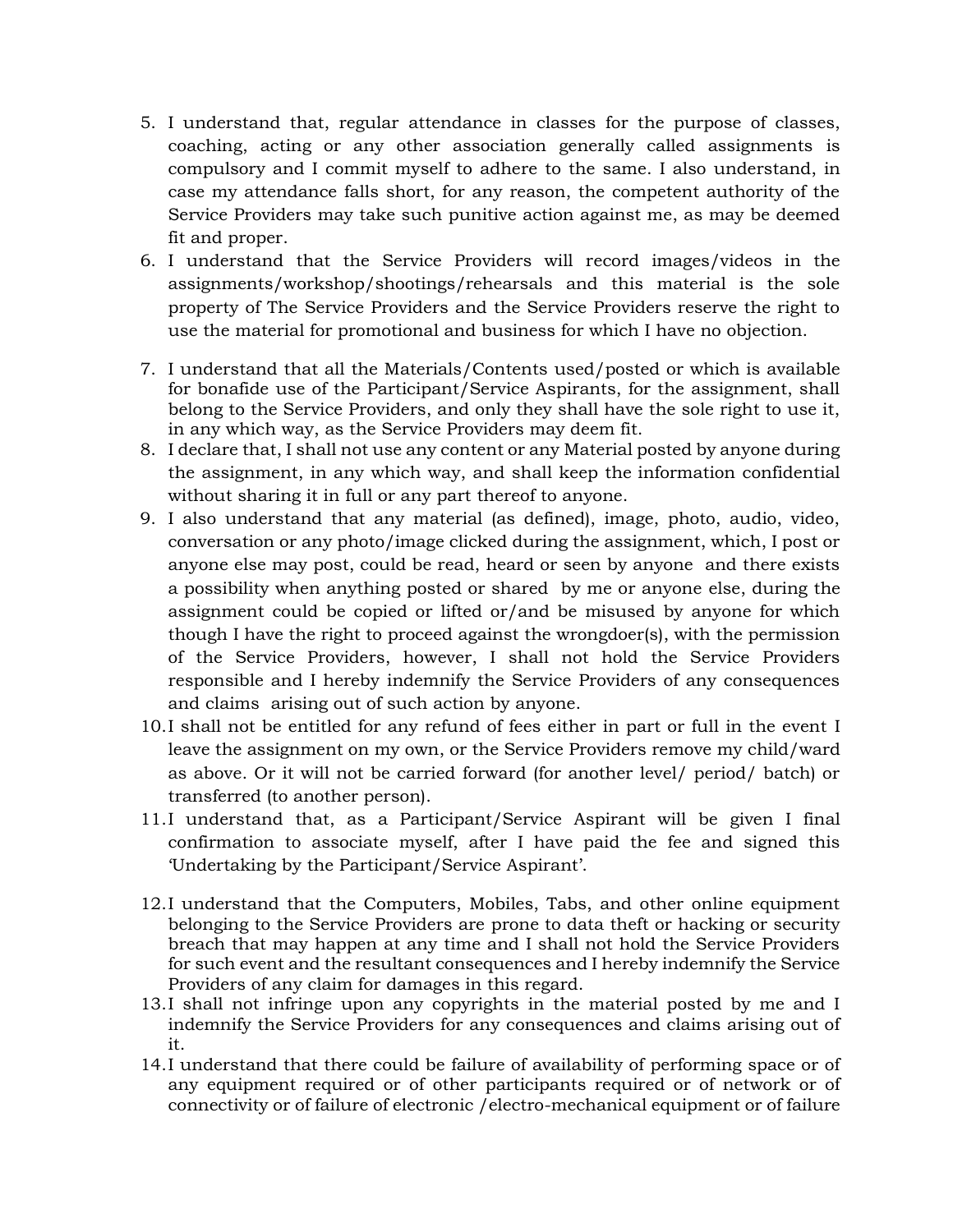of Computers, Servers, Laptops, Mobile phones, Tabs etc either on either on my side or on the Service Provider's side, which may affect the assignment and I shall not hold the Service Providers responsible for any such problem.

- 15.I understand that regular chores at the assembly place or at the rehearsal places should be performed by the Participants/ Service Aspirants or members as per the instructions provided.
- 16.I understand that I cannot advertise / promote/ sharing content/Materials or articles of Service Provider without taking permission in writing from the Service Provider.
- 17.I understand that I cannot directly contact with the Guests or the invited Celebrities or the faculty of the Service Provider unless allowed.
- 18.I understand that I cannot use the services of other Participants/ Service Aspirants in any of the project(s) wherein the Service Provider is not involved, unless the permission in writing from the Service Provider is given to me.
- 19.I understand that, my participation can be discontinued anytime if there is a delay to pay fees on time and the Service Provider has all the rights to charge late fee if so decided.
- 20.I, hereby declare that, I will neither join in any coercive agitation/strike for the purpose of forcing the authorities of the Institute to solve any problem, nor I will participate in any activity which has a tendency to disturb the peace and tranquility of life of the of the service provider and its premises.
- 21.I, hereby declare that, both I will not indulge in, nor tolerate ragging, in any form, even in words or intentions, and I accept to give an undertaking in the prescribed format for the same.
- 22. I, hereby declare that, I shall be solely responsible for my involvement in any kind of undesirable / in disciplinary activities in the group or outside, and shall be liable for punishment as per the law of the land. I, further understand that, the service provider shall in no way provide any support to me and will not be held responsible for my any such action. I declare that if I cause direct or indirect any damage to the Service provider, they can go for legal action and claim compensation for damages against me and my child/ward will be suspended and blacklisted.
- 23. I, also declare that, my child/ward is not suffering from any serious/contagious ailment and/or any psychiatric / psychological disorder.
- 24. I, further declare that, my child/wards admission may be cancelled, at any stage, if he/she am found ineligible and/or the information's provided by me are found to be incorrect.
- 25. I, hereby undertake to inform the Service Providers, about any changes in information submitted by me, in the Application Form and any other documents, including change in addresses and phone nos., from time to time.
- 26.I declare that I have read and understood all the above conditions and I agree to all the terms and conditions on my free will and that I am above the age of Eighteen Years to sign this agreement.
- 27.I declare that all the points in this declaration/ undertaking are applicable for my child`s all present, future courses and all other services that I take from the service provider and it may be modified by the discretion of the service provider whenever needed.
- 28.If any student / participant individually or more than one forms a group and uses the assignment or any other material submitted/ provided by the service provider